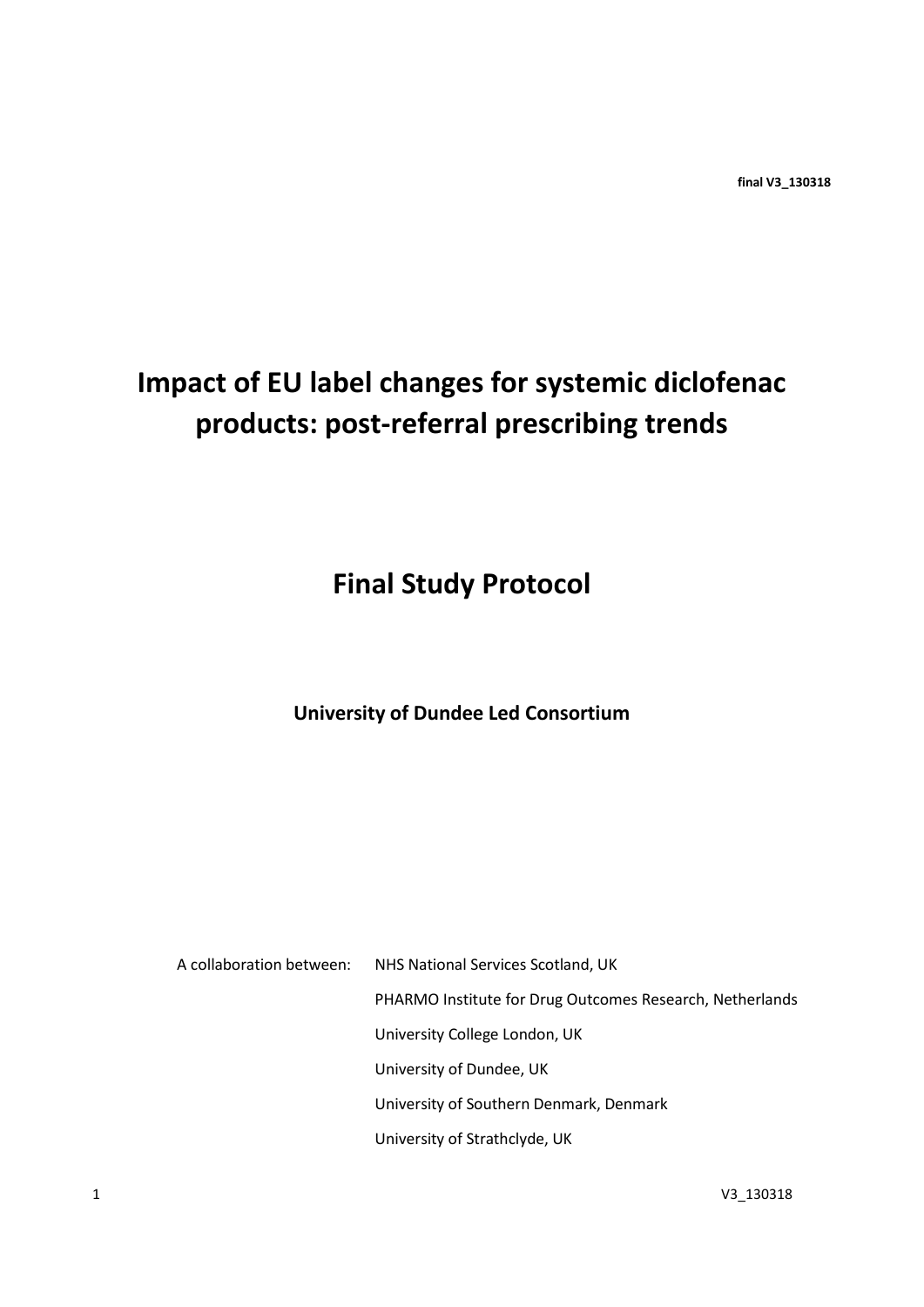#### Contents

| 1 |     |       |                                                                                                  |  |
|---|-----|-------|--------------------------------------------------------------------------------------------------|--|
| 2 |     |       |                                                                                                  |  |
| 3 |     |       |                                                                                                  |  |
|   | 3.1 |       | Objective 1: To determine prescription patterns of diclofenac containing products 5              |  |
|   | 3.2 |       | Objective 2: Determining prescribers compliance with cardiovascular contraindications and risk   |  |
|   |     |       |                                                                                                  |  |
|   | 3.3 |       | Objective 3: Determine prescription patterns of alternative medicines prescribed in patients     |  |
| 4 |     |       |                                                                                                  |  |
|   | 4.1 |       |                                                                                                  |  |
|   | 4.2 |       |                                                                                                  |  |
|   | 4.3 |       |                                                                                                  |  |
|   | 4.4 |       |                                                                                                  |  |
| 5 |     |       |                                                                                                  |  |
|   | 5.1 |       |                                                                                                  |  |
|   | 5.2 |       |                                                                                                  |  |
|   | 5.3 |       |                                                                                                  |  |
|   | 5.4 |       |                                                                                                  |  |
|   | 5.5 |       |                                                                                                  |  |
|   | 5.6 |       | Objective 1: Definitions to determine prescription patterns of diclofenac containing products  8 |  |
|   |     | 5.6.1 |                                                                                                  |  |
|   |     | 5.6.2 |                                                                                                  |  |
|   |     | 5.6.3 |                                                                                                  |  |
|   |     | 5.6.4 |                                                                                                  |  |
|   |     | 5.6.5 |                                                                                                  |  |
|   |     | 5.6.6 |                                                                                                  |  |
|   | 5.7 |       | Objective 2: Determining prescribers compliance with cardiovascular contraindications and risk   |  |
|   |     | 5.7.1 |                                                                                                  |  |
|   |     | 5.7.2 |                                                                                                  |  |
|   |     | 5.7.3 |                                                                                                  |  |
|   |     | 5.7.4 |                                                                                                  |  |
|   |     | 5.7.5 |                                                                                                  |  |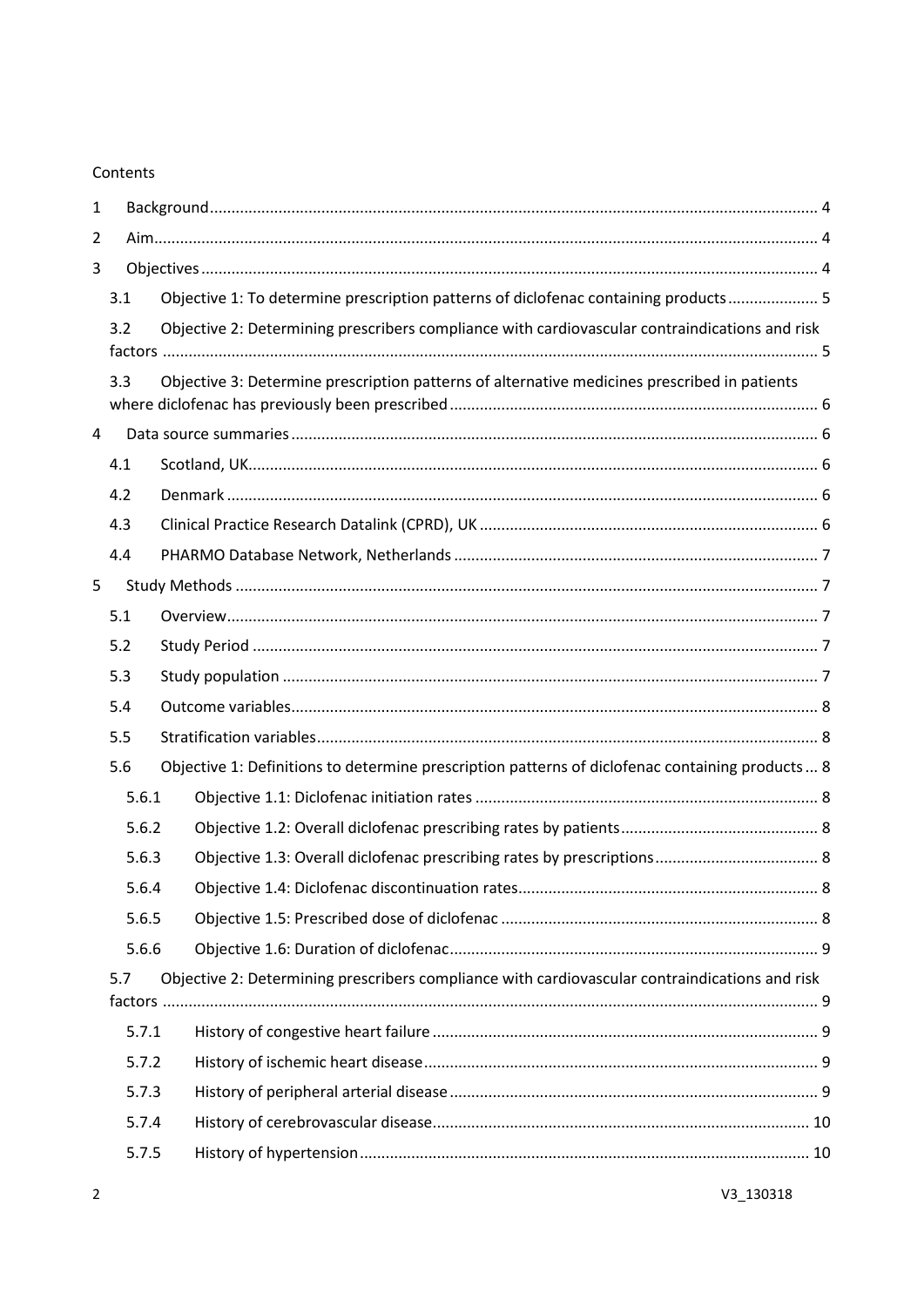| 5.7.6          |                                                                                              |  |
|----------------|----------------------------------------------------------------------------------------------|--|
| 5.7.7          |                                                                                              |  |
| 5.7.8          |                                                                                              |  |
| 5.8            | Objective 3: Determine prescription patterns of alternative medicines prescribed in patients |  |
|                |                                                                                              |  |
| 5.9            |                                                                                              |  |
| 5.9.1          |                                                                                              |  |
| 5.9.2          |                                                                                              |  |
| 5.9.3          |                                                                                              |  |
| 5.9.4          |                                                                                              |  |
| 5.10           |                                                                                              |  |
| 5.11           |                                                                                              |  |
| 6              |                                                                                              |  |
| 6.1            |                                                                                              |  |
| 6.2            |                                                                                              |  |
| 6.3            |                                                                                              |  |
| 6.4            |                                                                                              |  |
| $\overline{7}$ |                                                                                              |  |
| 8              |                                                                                              |  |
| 9              |                                                                                              |  |
| 10             |                                                                                              |  |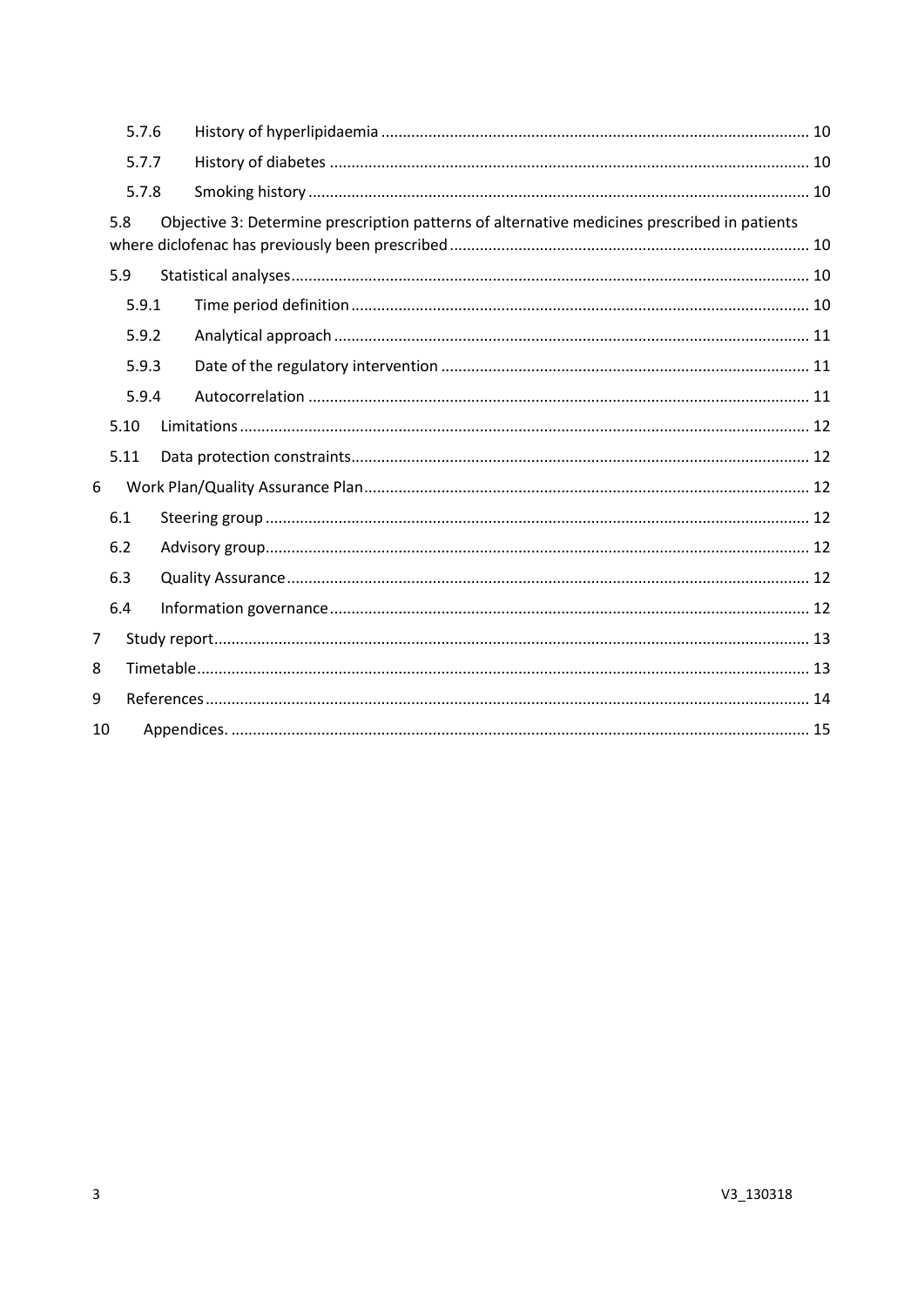# <span id="page-3-0"></span>1 BACKGROUND

Non-steroidal anti-inflammatory drugs (NSAIDs), such as diclofenac, are widely prescribed agents across Europe for the management of pain, fever and inflammatory conditions. Systemic formulations of diclofenac containing medicinal products are available as tablets and capsules for oral administration, suppositories for rectal administration, and solutions for intravenous or intramuscular injection.

In June 2013, an EMA referral procedure was raised to the Pharmacovigilance Risk Assessment Committee (PRAC) to examine the cardiovascular safety of diclofenac based upon evidence from available randomised controlled trials and observational studies. $1-3$  The referral procedure concluded that although diclofenac containing products are effective treatments for their approved indications, systemic formulations of diclofenac were associated with an elevated risk of acute cardiovascular events. The referral procedure concluded that in order for the benefit-risk balance of systemic diclofenac containing medicinal products to remain favourable, contraindications, warnings, and changes to the product information, including direct healthcare professional communication (DHPC) were required to be implemented across the EU.

The EMA implemented risk minimisation measures relating to the use of diclofenac in 2013. The main elements of this were that diclofenac should be:

- contraindicated in patients with congestive heart failure, ischemic heart disease, peripheral arterial disease &/or cerebrovascular disease
- cautioned in patients with certain cardiovascular risk factors (hypertension, hyperlipidaemia, diabetes mellitus & smoking)
- used at the lowest dose for the shortest duration possible

As part of the PRAC strategy for measuring the impact of pharmacovigilance, the aim of this tender is to measure the effectiveness of regulatory actions taken for diclofenac containing medicinal products following the June 2013 referral conclusion. This will be assessed using four separate data sources: dispensed prescribing data from NHS Scotland (UK); prescribing from the Clinical Practice Research Datalink (UK); out-of-hospital prescriptions from the Danish Register of Medicinal Products (Denmark); and prescribing data from PHARMO Database Network (the Netherlands).

# <span id="page-3-1"></span>2 AIM

To evaluate the impact of the risk minimisation measures implemented in 2013 to manage the cardiovascular risks of systemic diclofenac containing medicinal products authorised in the European Union (EU) in clinical practice.

# <span id="page-3-2"></span>3 OBJECTIVES

Our objective is to describe the response to the DHPC, which drew attention to new contraindications, warnings, and other changes to the product information. We will analyse trends in prescribing patterns from a minimum of three years before the intervention for as long as each database allows (only 3½ years of data is available for analysis prior to the intervention in Scotland). We will provide these trends by indication for diclofenac, and by age and gender.

Our objectives fall into three areas: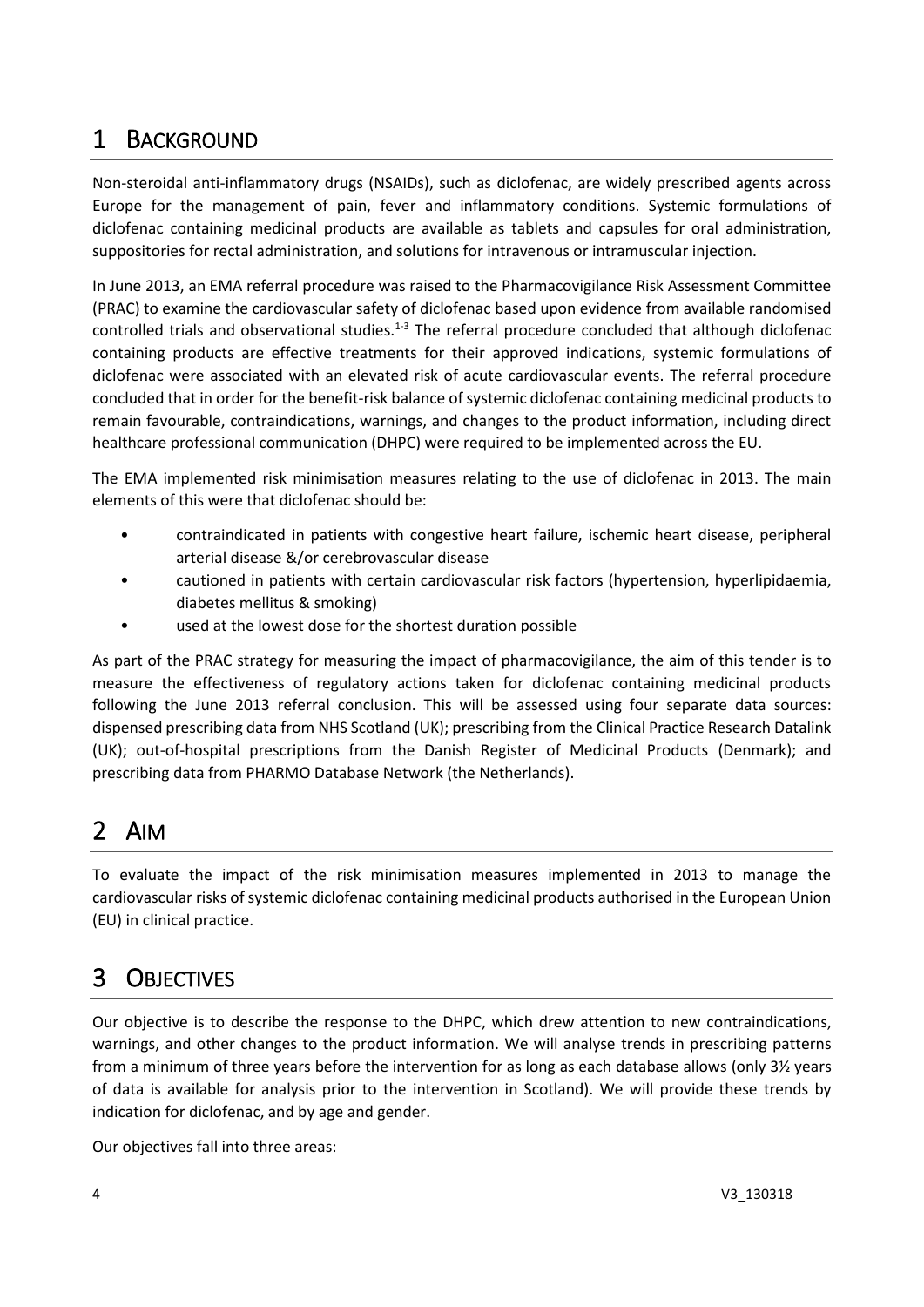## <span id="page-4-0"></span>3.1 OBJECTIVE 1: TO DETERMINE PRESCRIPTION PATTERNS OF DICLOFENAC CONTAINING PRODUCTS

We will include diclofenac-containing medicinal products with ATC (Anatomical Therapeutic Chemical) codes M01AB05 or M01AB55, and BNF (British National Formulary) codes 1001010AG or 1001010C0. This will identify:

- Systemic products formulated as tablets or capsules for oral administration (group 1)
- Suppositories for rectal administration (group 2)
- Solutions for intravenous or intramuscular injection (group 3)

For CPRD/PHARMO databases, diagnoses codes to identify clinical indications will be captured at the primary care level whilst for Scottish/Danish databases these codes will be captured within secondary care data consisting of outpatient and inpatient diagnoses data. Please see Appendix 1 for list of codes to define clinical indications within each database.

The primary analysis will calculate prescription patterns for overall diclofenac prescribing (based upon any type of diclofenac-containing product) starting at least three years before the regulatory intervention in:

- 1.1 diclofenac initiation rates
- 1.2 diclofenac prescribing rates by patients
- 1.3 diclofenac prescribing rates by prescriptions
- 1.4 diclofenac discontinuation rates
- 1.5 dose of diclofenac
- 1.6 duration of diclofenac therapy

This will first be done for any indication and then by indication, by age and by gender. Secondary analysis will calculate prescription patterns for each diclofenac-containing group (i.e. group 1 tablets/capsules, group 2 rectal suppositories and group 3 intramuscular/intravenous) for any indication and then by indication, age and gender

## <span id="page-4-1"></span>3.2 OBJECTIVE 2: DETERMINING PRESCRIBERS COMPLIANCE WITH CARDIOVASCULAR

#### CONTRAINDICATIONS AND RISK FACTORS

We will assess compliance with recommendations included in sections 4.3 and 4.4 of the Summary of Product Characteristics for systemic diclofenac containing medicinal products by calculating prescription patterns in overall diclofenac prescribing rates and diclofenac initiation rates among patients with a history of:

- 2.1 congestive heart failure
- 2.2 ischemic heart disease
- 2.3 peripheral arterial disease
- 2.4 cerebrovascular disease
- 2.5 hypertension
- 2.6 hyperlipidaemia
- 2.7 diabetes
- 2.8 smoking

For overall diclofenac prescribing this will first be done for any indication and then by indication, age and gender.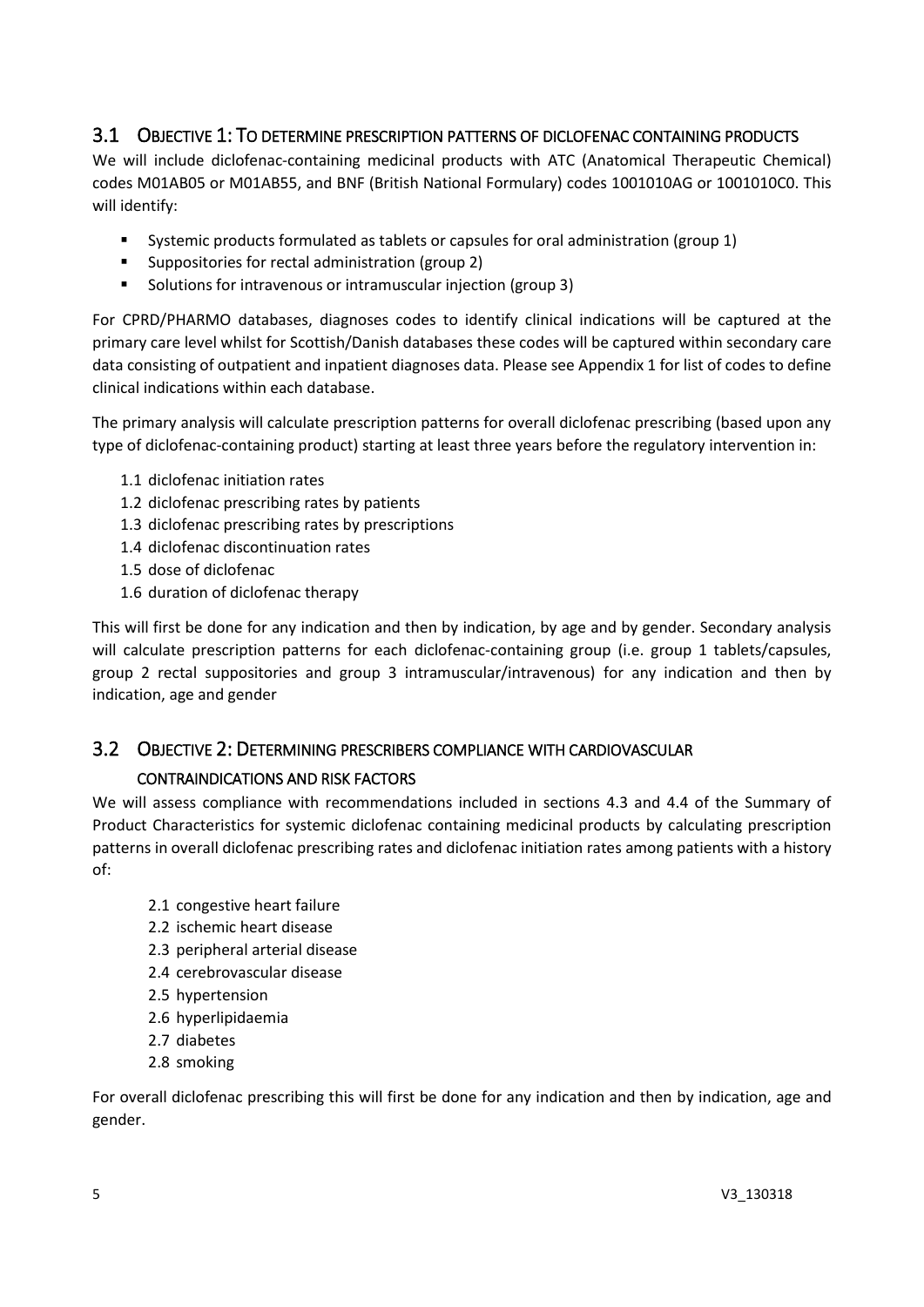Secondary analysis will calculate prescription patterns for each diclofenac-containing group (i.e. group 1 tablets/capsules, group 2 rectal suppositories and group 3 intramuscular/intravenous) for any indication and then by indication, age and gender.

# <span id="page-5-0"></span>3.3 OBJECTIVE 3: DETERMINE PRESCRIPTION PATTERNS OF ALTERNATIVE MEDICINES PRESCRIBED IN PATIENTS WHERE DICLOFENAC HAS PREVIOUSLY BEEN PRESCRIBED

Among patients who discontinue diclofenac therapy we shall calculate prescription patterns in the proportions who subsequently initiate treatment with:

- 3.1 Other systemic NSAIDs
- 3.2 Topical NSAIDs
- 3.3 Paracetamol
- 3.4 Opioids
- 3.5 Other chronic pain medication
- 3.6 None of the above

Please see Appendix 2 for list of codes used to identify these drugs.

# <span id="page-5-1"></span>4 DATA SOURCE SUMMARIES

Four validated population data sources<sup>4-9</sup> will be used.

## <span id="page-5-2"></span>4.1 SCOTLAND, UK

The Prescribing Information System (PIS) records all medicines dispensed from pharmacies in Scotland (population estimated 5.3 million in June 2014) and these can be record-linked using the person-unique Community Health Index (CHI) number to demographic data (e.g. age, sex, social deprivation, dates registered with family doctor), Scottish Morbidity Records (e.g. SMR01 – in-patient hospitalisations) and National Records of Scotland (NRS) death registrations for the entire population (International Classification of Diseases (ICD)-9/ICD-10 coded). Prescription data is available from 2009.<sup>4</sup>

## <span id="page-5-3"></span>4.2 DENMARK

The Danish Register of Medicinal Products records all out-of-hospital prescriptions (full population coverage of 5.6 million individuals). A unique 10-digit personal identifier, the Centrale Person register (CPR) number,<sup>5</sup> readily allows linkage of drug exposures to outcomes in the form of ICD-10 diagnoses registered in connection with inpatient and outpatient hospital contacts.<sup>6</sup> Death data is available from the Civil Registration System. Prescription data is available from 1995. 7

# <span id="page-5-4"></span>4.3 CLINICAL PRACTICE RESEARCH DATALINK (CPRD), UK

CPRD contains data originating from the computer systems of General Practitioners (GPs) across the United Kingdom with an estimated 6 million population. The data has been collected since 1987, it covers about 7% of the UK population and is broadly generalisable to the whole UK population.<sup>8</sup> For this study, data will be taken from all non-Scottish "up to standard" practices. Data on diagnostic coding and prescribing come from the GP system and are recorded as Read, Gemscript and BNF codes.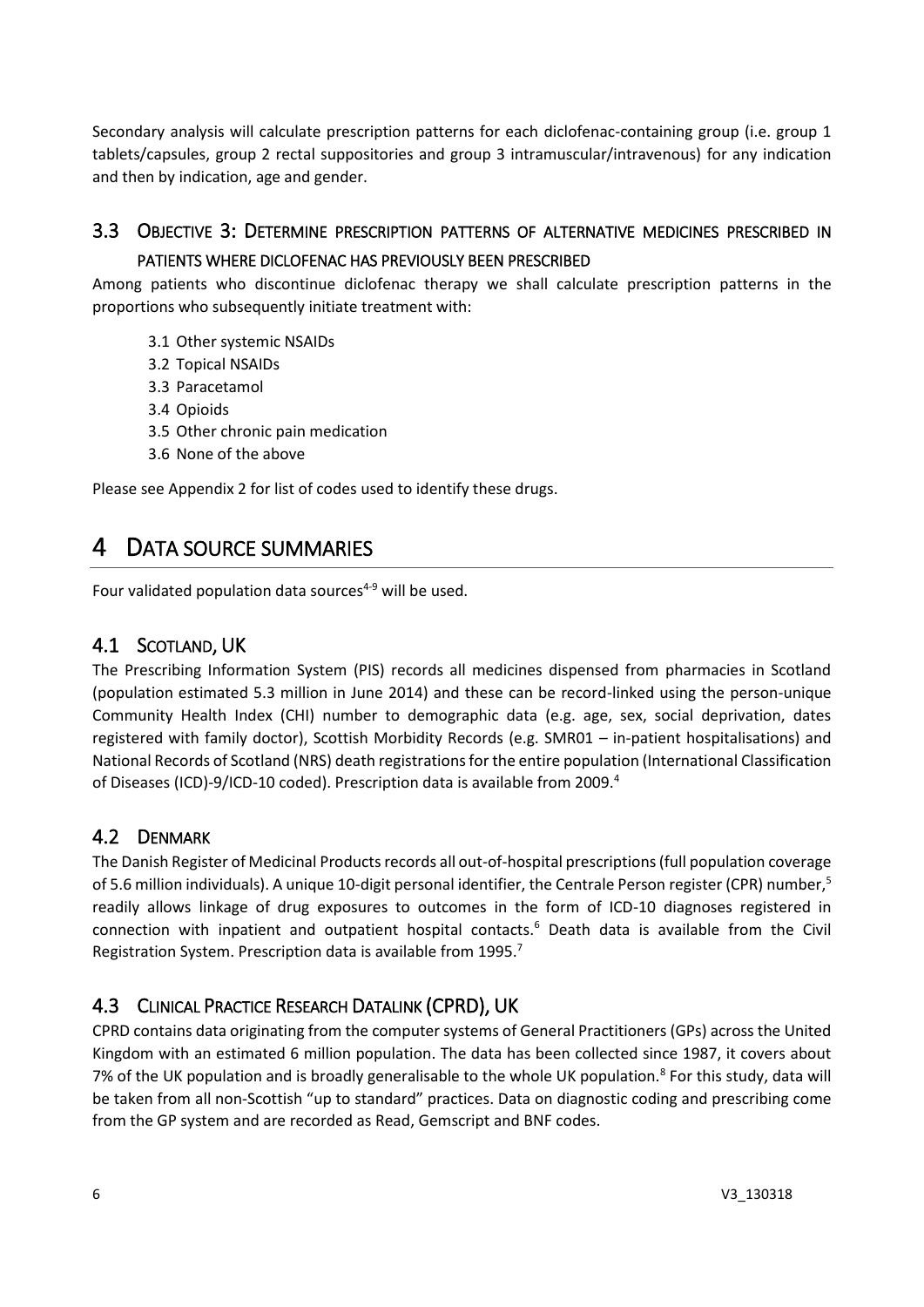## <span id="page-6-0"></span>4.4 PHARMO DATABASE NETWORK, NETHERLANDS

The PHARMO Database Network is a population-based network of electronic healthcare databases and combines data from different primary and secondary healthcare settings in the Netherlands. To address the objectives of the present study the Out-patient Pharmacy and the GP Database will be used. The Out-patient Pharmacy Database of the PHARMO Database Network comprises GP or specialist prescribed healthcare products dispensed by the out-patient pharmacy (population 4.2 million in 2016). Dispensing data is available from 1998 and ongoing. These data can be linked on a patient-level using probabilistic linkage to other databases. Data on indication and contraindications are obtained from the GP Database for a population of approximately 1 million. This database comprises data from electronic patient records registered by GPs. Dispensing data is recorded as ATC and diagnoses as ICPC (International Classification of Primary Care) codes or entered as free text. ICPC codes can be mapped to ICD codes.<sup>9</sup>

# <span id="page-6-1"></span>5 STUDY METHODS

Population-based longitudinal studies will be conducted using these four databases using this common protocol that will be registered in the EU PAS (post-authorisation studies) Register.

# <span id="page-6-2"></span>5.1 OVERVIEW

Individual patient data sets will be assembled in each country and will not be transferred out of the country. The list of variables included in the study are defined in this document. Some of these variables are not available in every country. The different database structures and coding systems used by each country mean that different logic will be used to calculate each of the variables listed here. These will be reviewed for consistency between countries. To further improve consistency a high-level data extraction plan will be used, for each country to adhere to. An aggregate data set will be prepared in each country and forwarded to the study statistician providing the minimum count per time point contains greater than or equal to 5 patients per cell to meet with local data protection and disclosure control requirements. This will consist of a full cross classification of the data by all the stratification variables, and by time point.

## <span id="page-6-3"></span>5.2 STUDY PERIOD

The study period will start on 1/1/2006 for CPRD, Denmark and PHARMO and from 1/1/2009 for Scotland, when prescribing data is first available. The end of data collection will be 31/12/2016 or later where data are available.

## <span id="page-6-4"></span>5.3 STUDY POPULATION

The study population will consist of all patients registered within each data source at any time during the study period. The first follow-up date for a patient will be defined as date of registration with the general practice (CPRD and PHARMO), or date of first recorded prescription or any secondary care diagnosis (Denmark and Scotland). A patient's index date will be the latest of the study period start date (1/1/2006, or 1/1/2009 for Scotland), the date of birth, or their first database follow up date plus 1 year (to allow sufficient time for data on baseline covariates to be collected). A patient's last follow up date will be the first occurrence of the following: death (all databases); end of study period (varies between countries); end of registration (end of registration will not significantly affect data from Denmark and Scotland because they use national data that captures patients moving within the health system). A patient is included for analysis in a time period if the first and last day both lie between the patient's index date and their last follow up date, so the analyses will only include patients who are observable for the entire time period.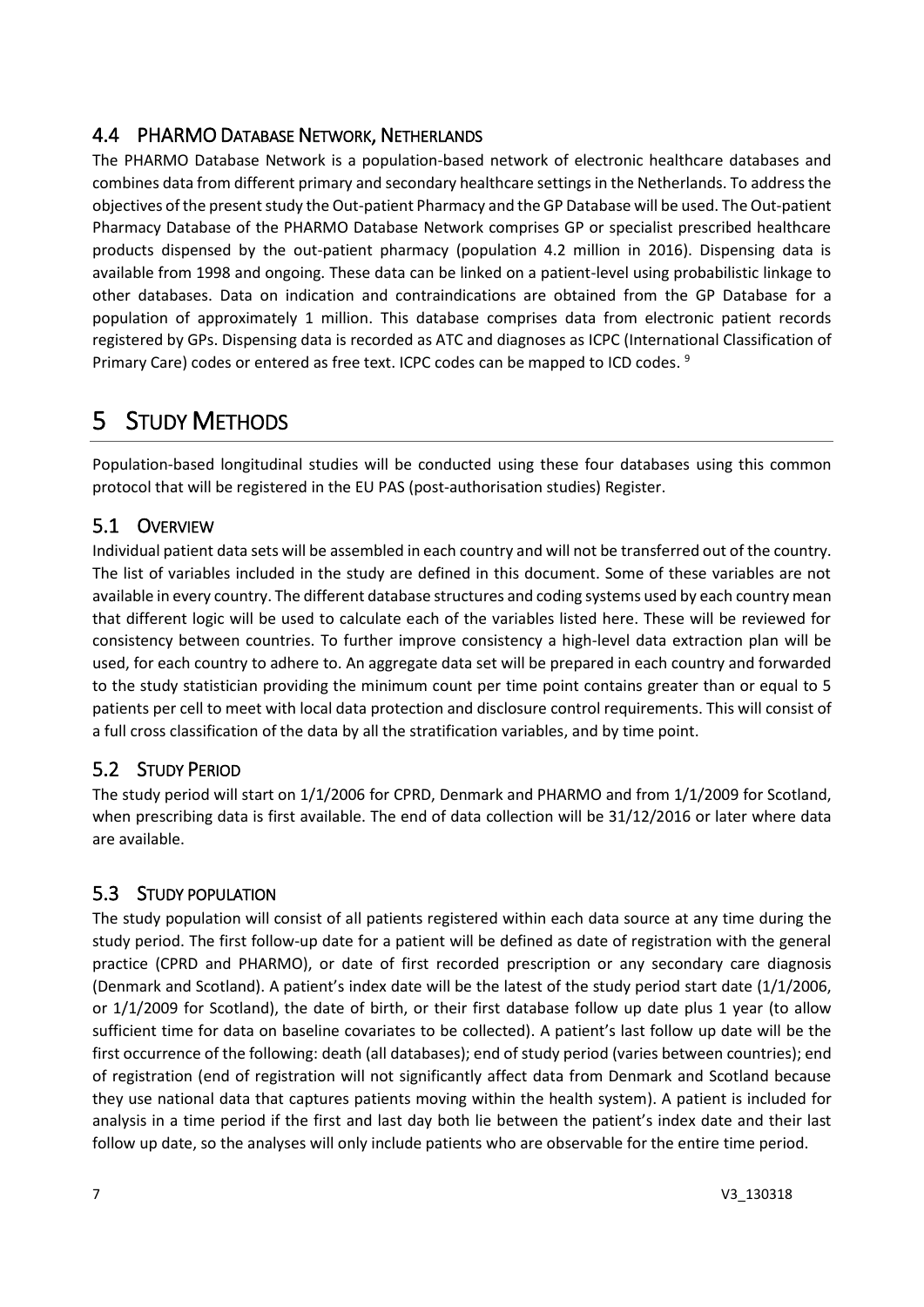## <span id="page-7-0"></span>5.4 OUTCOME VARIABLES

For each of the objectives listed above we will analyse a series of proportions evaluated in each time point over the study period. The denominators are all patient counts. The numerators are either patient counts or numbers of prescriptions.

## <span id="page-7-1"></span>5.5 STRATIFICATION VARIABLES

Most stratification variables in this study are time dependent and will be evaluated at the start of each time period. Gender and age will be used to stratify diclofenac prescription rates for all three objectives.

Age will be classified as 0-17, 18-29, 30-39, 40-49, 50-59, 60-69, 70-79 or 80+.

Read, ICD or ICPC codes will be used to classify licenced indications: *Pain and inflammation in musculoskeletal disorders, Acute gout (and other crystal arthropathies)* and *Pain and inflammation in rheumatic disease, including juvenile idiopathic arthritis* which will be subdivided into osteoarthritis and other inflammatory arthropathies. The classification will be based on any record dated before the end of the time point.

## <span id="page-7-2"></span>5.6 OBJECTIVE 1: DEFINITIONS TO DETERMINE PRESCRIPTION PATTERNS OF DICLOFENAC CONTAINING **PRODUCTS**

## <span id="page-7-3"></span>5.6.1 Objective 1.1: Diclofenac initiation rates

Diclofenac initiation is defined as a prescription for diclofenac with no exposure to diclofenac in the preceding 92 days. Sensitivity analyses will be carried out with a non-exposure period of 180 days instead of 92 days. The denominator is the number of non-users on the first day of the time period defined as no exposure to diclofenac in the previous 92 days. The numerator is the number of these patients initiating diclofenac in the time period.

## <span id="page-7-4"></span>5.6.2 Objective 1.2: Overall diclofenac prescribing rates by patients

For overall diclofenac prescribing rates, the denominator is defined as the number of observable patients on the first day of the time period (both diclofenac users and non-users). The numerator is defined as the number of these patients with any prescription for diclofenac in the time period. The exception will be for Denmark where the denominator will be the number of patients present in the cohort on  $1<sup>st</sup>$  January each year.

## <span id="page-7-5"></span>5.6.3 Objective 1.3: Overall diclofenac prescribing rates by prescriptions

Diclofenac prescribing rates will also be assessed at the prescription level among diclofenac users. The denominator is the number of patients prescribed diclofenac in the cohort in the time period. The numerator is the number of prescriptions they received.

## <span id="page-7-6"></span>5.6.4 Objective 1.4: Diclofenac discontinuation rates

Discontinuation is defined as the number of patients with a prescription for diclofenac with no exposure to diclofenac in the 92 days following the date of that diclofenac prescription. The denominator is the number of patients prescribed diclofenac in the time period. The numerator is the number of these patients discontinuing. Sensitivity analyses will be carried out with a 180 day time interval instead of 92 days.

## <span id="page-7-7"></span>5.6.5 Objective 1.5: Prescribed dose of diclofenac

8 V3\_130318 This requires the calculation of an average total daily dose of diclofenac prescribed for each diclofenacexposed patient during the time period. Average daily dose during a continuous treatment episode will be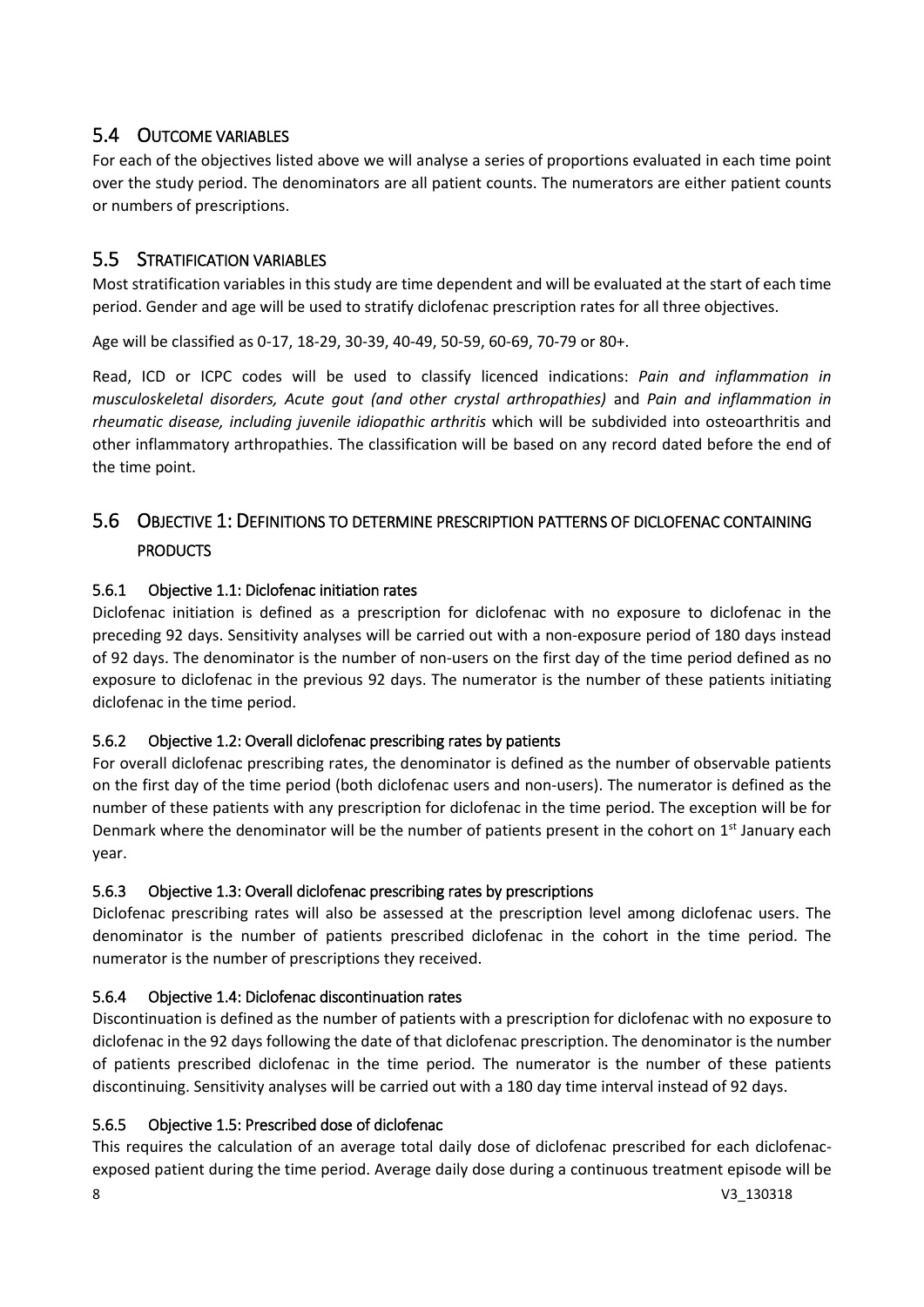calculated as (strength x quantity summed over all prescriptions in the episode) / (length of episode including unexposed days). This will allow the dose to be calculated from strength and quantity, and will be available for all data sources. Further details will be provided in the Data Extraction Plan.

#### <span id="page-8-0"></span>5.6.6 Objective 1.6: Duration of diclofenac

From clinical experience we suspect most diclofenac prescribing will not be long term. The "as required" nature of NSAID prescribing and limited data to calculate duration in Denmark means estimating duration of prescribed therapy is challenging. Duration of treatment is this context is inherently difficult to decide, most use arbitrary definitions that may not accurately reflect real world use.

For the primary approach of estimating duration of diclofenac, we will assume a standard diclofenac treatment regimen for each patient and prescription as if they were taking it with complete adherence. For tablets/capsules we will use a total daily dose 150mg diclofenac. For example, a standard prescription consisting of 50mg strength tablets/capsules we will therefore divide the quantity of tablets/capsules per prescription by this standard regimen (i.e. 3) to provide the standard duration of therapy in days. We will measure trends in the average standard duration of therapy for prescriptions issued within each time period, before and after the date of the regulatory intervention.

As a secondary approach, we will attempt to divide patients prescribed diclofenac into one of three groups per time period: one-off users, sporadic users, and chronic users. One-off users will be defined as patients prescribed a single diclofenac prescription only. To define sporadic and chronic users we will calculate a possession ratio for each patient defined by using the number of days prescribed (or supplied) assuming a standard daily dose divided by the number of days between diclofenac prescriptions. We will define sporadic users as patients with a diclofenac possession ratio of less than 1 standard day of therapy per 3 days. Patients with a diclofenac possession ratio of more than 1 standard day of therapy per 3 days will be defined as chronic users. We will then calculate time trends for the three groups per time period, before and after the date of the regulatory intervention.

## <span id="page-8-1"></span>5.7 OBJECTIVE 2: DETERMINING PRESCRIBERS COMPLIANCE WITH CARDIOVASCULAR

#### CONTRAINDICATIONS AND RISK FACTORS

Objective 2 requires stratification of the diclofenac prescription rates by each of the following factors with Read, ICD and ICPC codes listed in Appendix 3 for each condition.

#### <span id="page-8-2"></span>5.7.1 History of congestive heart failure

Diclofenac is prescribed to the contraindicated group in a time period if any of the codes for congestive heart failure are recorded prior to the first day of that time period. Once recorded for a patient, they will continue to be considered contraindicated for all subsequent time periods.

#### <span id="page-8-3"></span>5.7.2 History of ischemic heart disease

Diclofenac is prescribed to the contraindicated group in a time period if any of the codes for ischemic heart disease are recorded prior to the first day of that time period. Once recorded they will continue to be considered contraindicated for all subsequent time periods.

#### <span id="page-8-4"></span>5.7.3 History of peripheral arterial disease

Diclofenac is prescribed to the contraindicated group in a time period if any of the codes for peripheral arterial disease are recorded prior to the first day of that time period. Once recorded they will continue to be considered contraindicated for all subsequent time periods.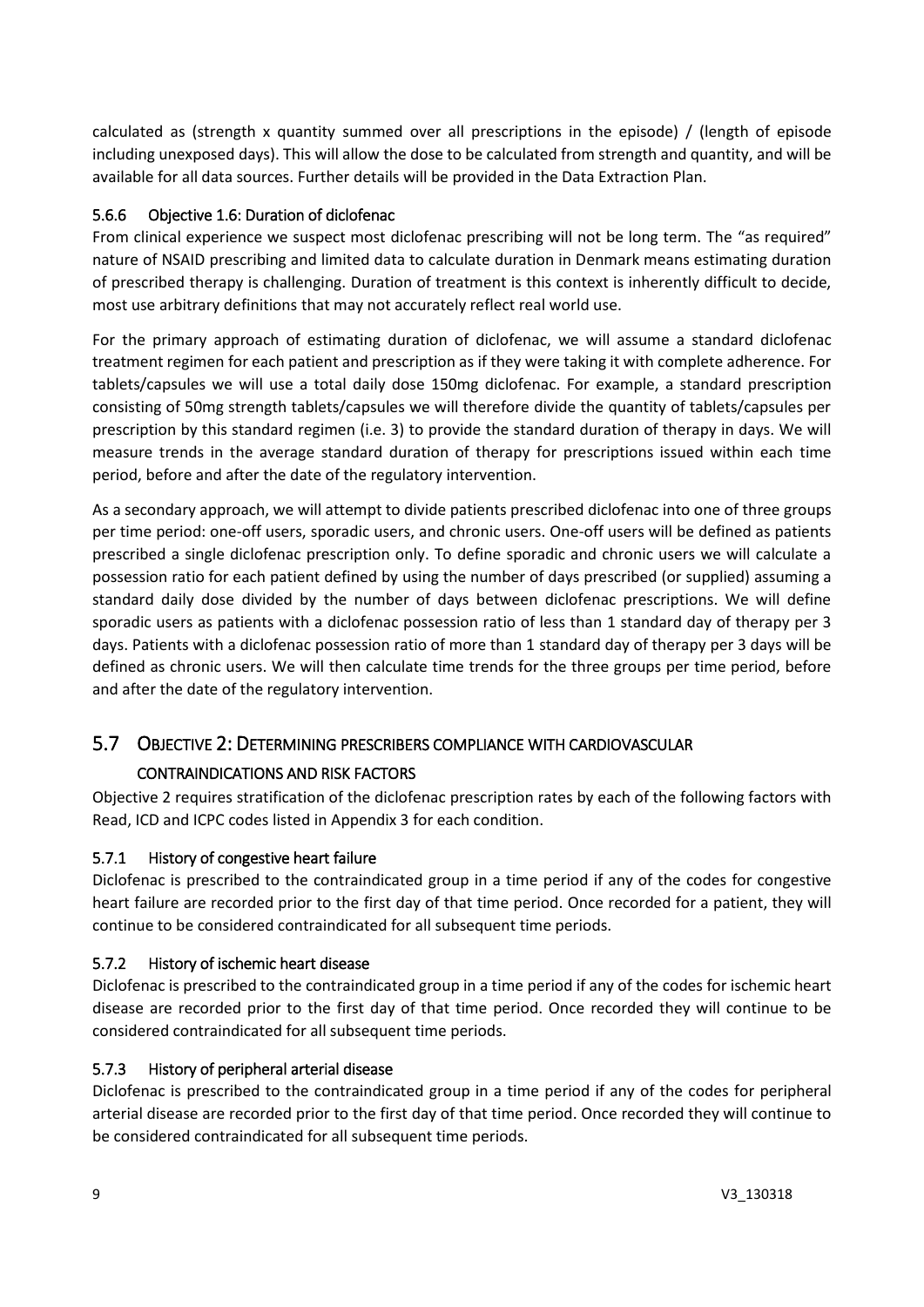#### <span id="page-9-0"></span>5.7.4 History of cerebrovascular disease

Diclofenac is prescribed to the contraindicated group in a time period if any of the codes for cerebrovascular disease are recorded prior to the first day of that time period. Once recorded they will continue to be considered contraindicated for all subsequent time periods.

#### <span id="page-9-1"></span>5.7.5 History of hypertension

A patient will be classified as hypertensive in a time period if any antihypertensive drug was prescribed prior to the start of that time period. Once recorded they will continue to be considered hypertensive for all subsequent time periods.

### <span id="page-9-2"></span>5.7.6 History of hyperlipidaemia

A patient will be classified as having hyperlipidaemia in a time period if any anti-hyperlipidaemic drug was prescribed prior to the start of that time period. Once recorded they will continue to be considered as having hyperlipidaemia for all subsequent time periods.

### <span id="page-9-3"></span>5.7.7 History of diabetes

A patient will be classified as having diabetes in a time period if any anti-diabetic drug was prescribed was prescribed prior to the start of that time period. Once recorded they will continue to be considered as be diabetic for all subsequent time periods.

### <span id="page-9-4"></span>5.7.8 Smoking history

The smoking status of patients in CPRD will be classified as current smoker, ex-smoker and never smoked using the most recent record prior to the start of each time period. In PHARMO, smoking status of patient will be classified as smoker, ex-smoker and never smoked using all smoking related examinations from a specified time window (e.g. one year prior to the start of each period) and then evaluated chronologically for each patient to assign the smoking status at the start of each time period.

For the analysis, we will calculate the proportion of patients prescribed diclofenac in each time period who have each of the above factors.

# <span id="page-9-5"></span>5.8 OBJECTIVE 3: DETERMINE PRESCRIPTION PATTERNS OF ALTERNATIVE MEDICINES PRESCRIBED IN

#### PATIENTS WHERE DICLOFENAC HAS PREVIOUSLY BEEN PRESCRIBED

Objective 3 will determine drug utilisation and prescription patterns over time for other analgesics when diclofenac has been discontinued. Codes for each class of alternative analgesics are listed in Appendix 2.

A switch to an alternative class will be defined as those patients who have discontinued diclofenac (as defined in section 5.6.4) and who then initiate a drug in the classes listed in section 3.3. Initiation of an alternative drug in the classes listed in section 3.3 will be defined as the first prescription of a drug in that class prescribed within 92 days following the date of the last diclofenac prescription.

## <span id="page-9-6"></span>5.9 STATISTICAL ANALYSES

#### <span id="page-9-7"></span>5.9.1 Time period definition

The primary analysis will use quarterly time periods. For each year these will be defined by the following dates:

- $\blacksquare$  1<sup>st</sup> January to 31<sup>st</sup> March = Quarter 1
- $\blacksquare$  1<sup>st</sup> April to 30<sup>th</sup> June = Quarter 2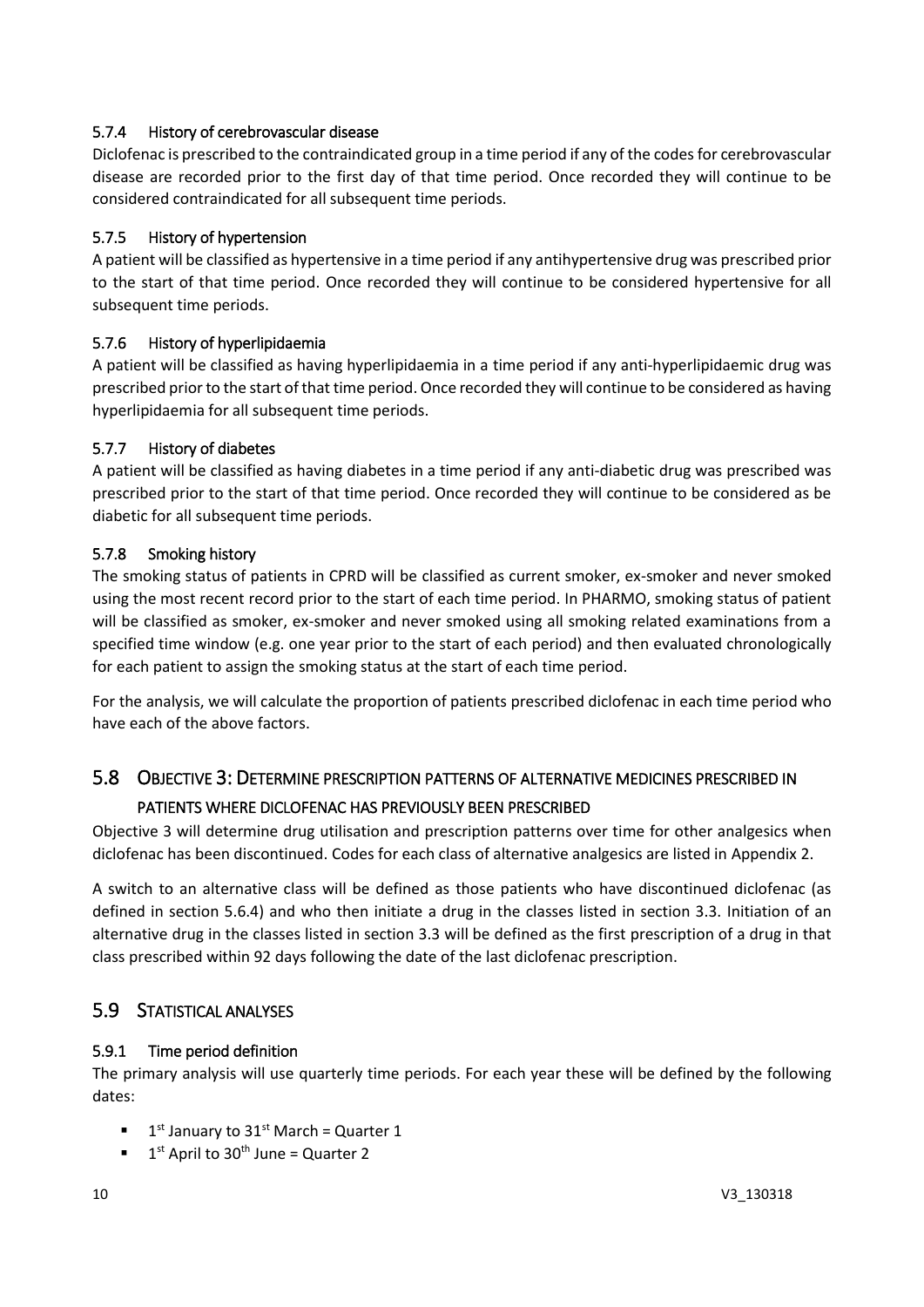- $\blacksquare$  1<sup>st</sup> July to 30<sup>th</sup> September = Quarter 3
- $\blacksquare$  1<sup>st</sup> October to 31<sup>st</sup> December = Quarter 4

Data governance requirements may preclude reporting of strata containing fewer than 5 patients. If this occurs we will either pool these strata with larger neighbouring groups (e.g. age 80+ with the 70-79 age group), or omit them. In either case, we will indicate in the report tables where data has been redacted.

### <span id="page-10-0"></span>5.9.2 Analytical approach

The proposed primary analysis will use interrupted time series regression to fit time trends to each series of time period data for each country. Using regression modelling we will evaluate:

- 1. The baseline slope before the intervention time point
- 2. The change in slope from the baseline trend to the post-intervention trend
- 3. The immediate change associated with the intervention time point

Before fitting all regression models, the data will be visualised graphically. The characteristics of the study cohort will be described at baseline. For objective 1, this will be done for overall diclofenac prescribing rates, diclofenac initiation rates and diclofenac discontinuation rates for any clinical indication and for individual clinical indications. For objective 2 this will be done for overall diclofenac prescribing rates in patients with a history of the following contraindications: congestive cardiac failure, ischaemic heart disease, peripheral arterial disease and cerebrovascular disease. This will also be done for overall diclofenac prescribing rates in patients with the following risk factors: hypertension; hyperlipidaemia; smoking status. For objective 3, this will be done for people initiating drug classes listed in section 3.3 following discontinuation of diclofenac.

The effect of the intervention for each country will be represented either by a step function, or by a continuous linear function representing gradual implementation (interrupted time series analysis). This choice, and whether it is necessary to model any trends prior to the intervention time point, will be decided on visual inspection of the data.<sup>10</sup> The analysis will be done by data source initially, and only pooled if the statistical models do not differ significantly between data sources.

#### <span id="page-10-1"></span>5.9.3 Date of the regulatory intervention

For interrupted time series regression analysis, the date of the regulatory intervention will be pre-specified as 28 June 2013. However, the effects of the regulatory intervention may not occur immediately and may also be related to the final legally binding decision throughout the EU on 25 September 2013, which we will use as the date of the intervention as a sensitivity analysis.<sup>1</sup> Furthermore, we will evaluate whether any impact occurred in relation to the start of the referral (October 2012) on baseline trends. Even if prescribing patterns were in steady state before the intervention, and eventually reach a different steady state after it, the rates of transition between them may differ between countries. If there is no single measure of the effect of intervention on each outcome, but modelling the pattern of change over time is required we will used Joinpoint regression analysis.

#### <span id="page-10-2"></span>5.9.4 Autocorrelation

It is sometimes necessary to take account of autocorrelations in time series data. However, Wagner *et al*<sup>10</sup> found no autocorrelation in their prescribing data. We have done some exploratory analysis of prescribing rates in CPRD and we also found none. We anticipate being able to use regression models that assume independent errors, but we will check that assumption using the Durbin Watson statistic.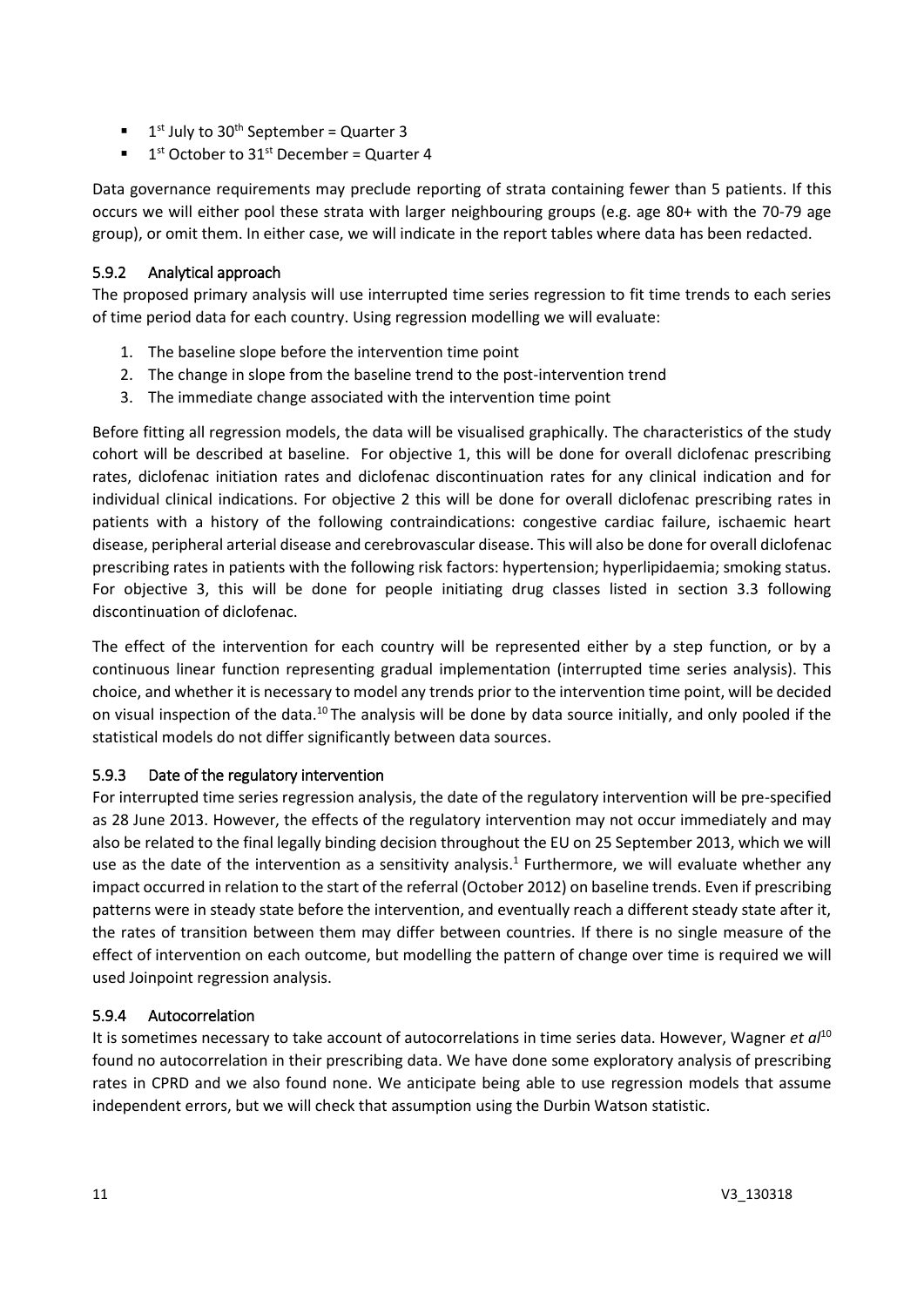## <span id="page-11-0"></span>5.10 LIMITATIONS

We acknowledge the limitations of each data source and the limitation of the missing data such as incomplete data for smoking status in the CPRD, Scottish and PHARMO databases and we will highlight these limitations in the report. Time to implementation of the regulatory intervention may significantly vary between data sources. If such an effect is observed following visual inspection of the data, Joinpoint regression analysis will be considered instead of interrupted time series regression analysis.<sup>11</sup> Another limitation of the study will be missing exposure available from over-the-counter diclofenac-containing products. Furthermore, limitations in relation to other events since the referral procedure start date (October 2012) and the PRAC Recommendation (June 2013) may have impacted on prescribing/utilisation trends (such as media reports). Updating time dependent variables at the start of each quarterly interval may result in some misclassification early in a disease, although this is not thought likely to impact on the results.

## <span id="page-11-1"></span>5.11 DATA PROTECTION CONSTRAINTS

For Scotland, Denmark and PHARMA databases governance requirements may mean that data with fewer than 5 patients in a time period may not be made available publicly, or even to the study statistician. The need to aggregate data further, or to redact it, will be reviewed when the extent of the problem is known.

# <span id="page-11-2"></span>6 WORK PLAN/QUALITY ASSURANCE PLAN

The study will be under the control of a Steering Committee who will have overall responsibility for the conduct of the study. To ensure a consistent approach is adopted across all databases, the analysis will be performed by the same principal statistician who will be supported by the working-groups who will provide aggregate data for each time series.

## <span id="page-11-3"></span>6.1 STEERING GROUP

The study steering group will consist of one or more representatives from each of the main data sources. The membership of this group is detailed in Appendix 4.

## <span id="page-11-4"></span>6.2 ADVISORY GROUP

To help with analytical issues relating to regional prescribing variation, an advisory group will be convened consisting of clinical experts familiar with NSAID prescribing practices from each country. The membership of this group will be fully detailed in the study protocol.

## <span id="page-11-5"></span>6.3 QUALITY ASSURANCE

The steering committee will be responsible for the overall conduct of the study. An overarching Quality Assurance plan will be developed and submitted to the agency with the draft protocol. Quality control of statistical output will be done by independent code review. The Steering Committee will apply for the "ENCePP Study Seal" demonstrating adherence to the ENCePP Code of Conduct

## <span id="page-11-6"></span>6.4 INFORMATION GOVERNANCE

This study will be conducted according to best practice ethical and information governance frameworks. We will adhere to the governance and legal requirements that apply to each country and database used.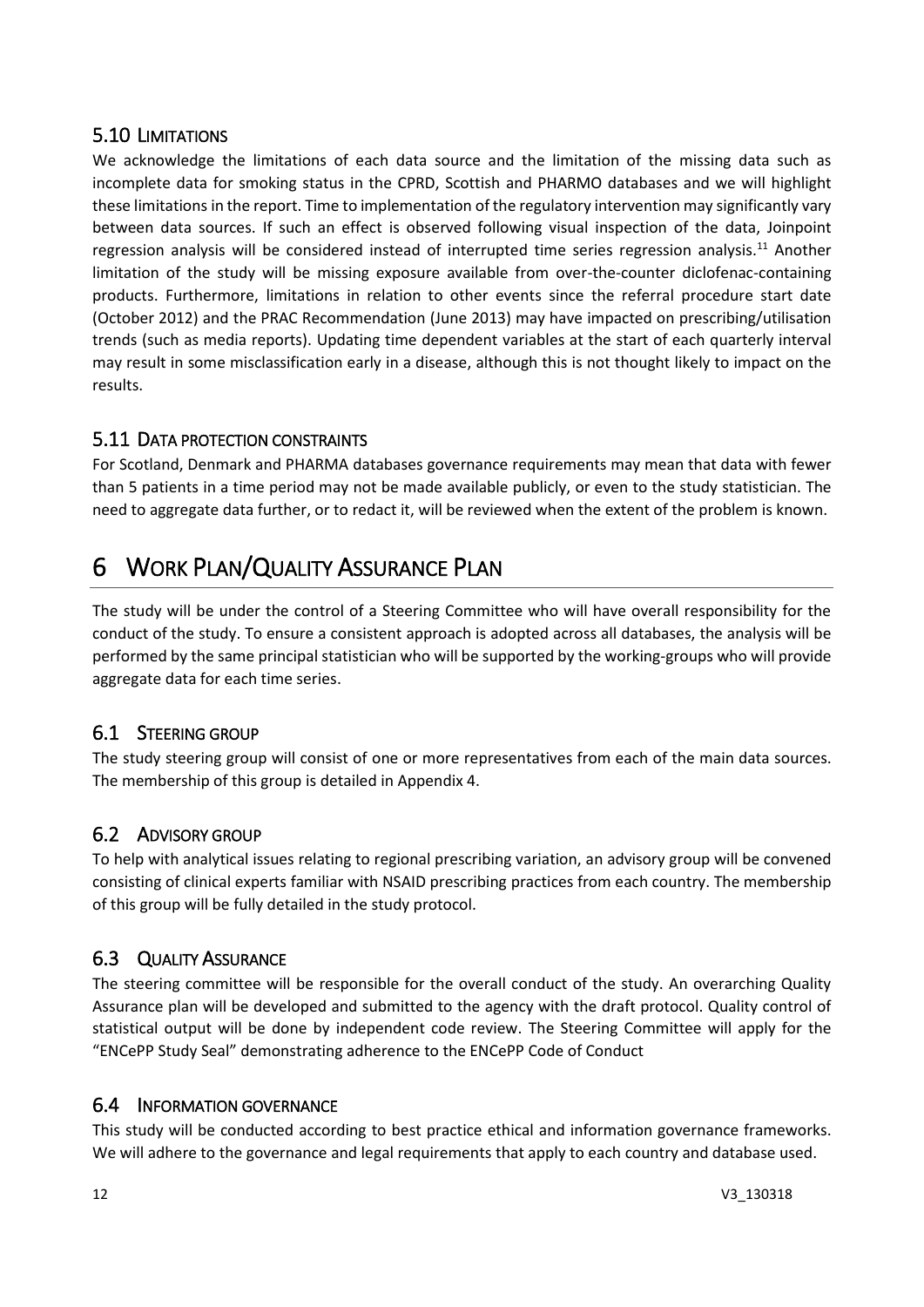# <span id="page-12-0"></span>7 STUDY REPORT

The final report will provide a background review to the study, full methodologies used in the study, result interpretation and discussion, and details of conduct/management of the study. Full details of all statistical outputs will be given as appendices.

# <span id="page-12-1"></span>8 TIMETABLE

The proposed research is planned to complete within 18 months on the following time scale.

| <b>Months</b>                         | <b>Oct-17</b><br>to<br>$Jan-18$ | Feb-18<br>to<br>Apr-18 | $May-18$<br>to<br><b>Jul-18</b> | Aug-18<br>to<br><b>Oct-18</b> | <b>Nov-18</b><br>to<br>$Jan-19$ | $Feb-19$<br>to<br>Apr-19 |
|---------------------------------------|---------------------------------|------------------------|---------------------------------|-------------------------------|---------------------------------|--------------------------|
| Development of the study protocol     |                                 |                        |                                 |                               |                                 |                          |
| Protocol agreed and approved          |                                 |                        |                                 |                               |                                 |                          |
| Data assembled                        |                                 |                        |                                 |                               |                                 |                          |
| Data analysis (General approach)      |                                 |                        |                                 |                               |                                 |                          |
| Modelling of time series data         |                                 |                        |                                 |                               |                                 |                          |
| Interim analysis/report               |                                 |                        |                                 |                               |                                 |                          |
| Drafting final report and publication |                                 |                        |                                 |                               |                                 |                          |
| Manuscript ready for submission       |                                 |                        |                                 |                               |                                 |                          |
| Monthly research committee meetings   |                                 |                        |                                 |                               |                                 |                          |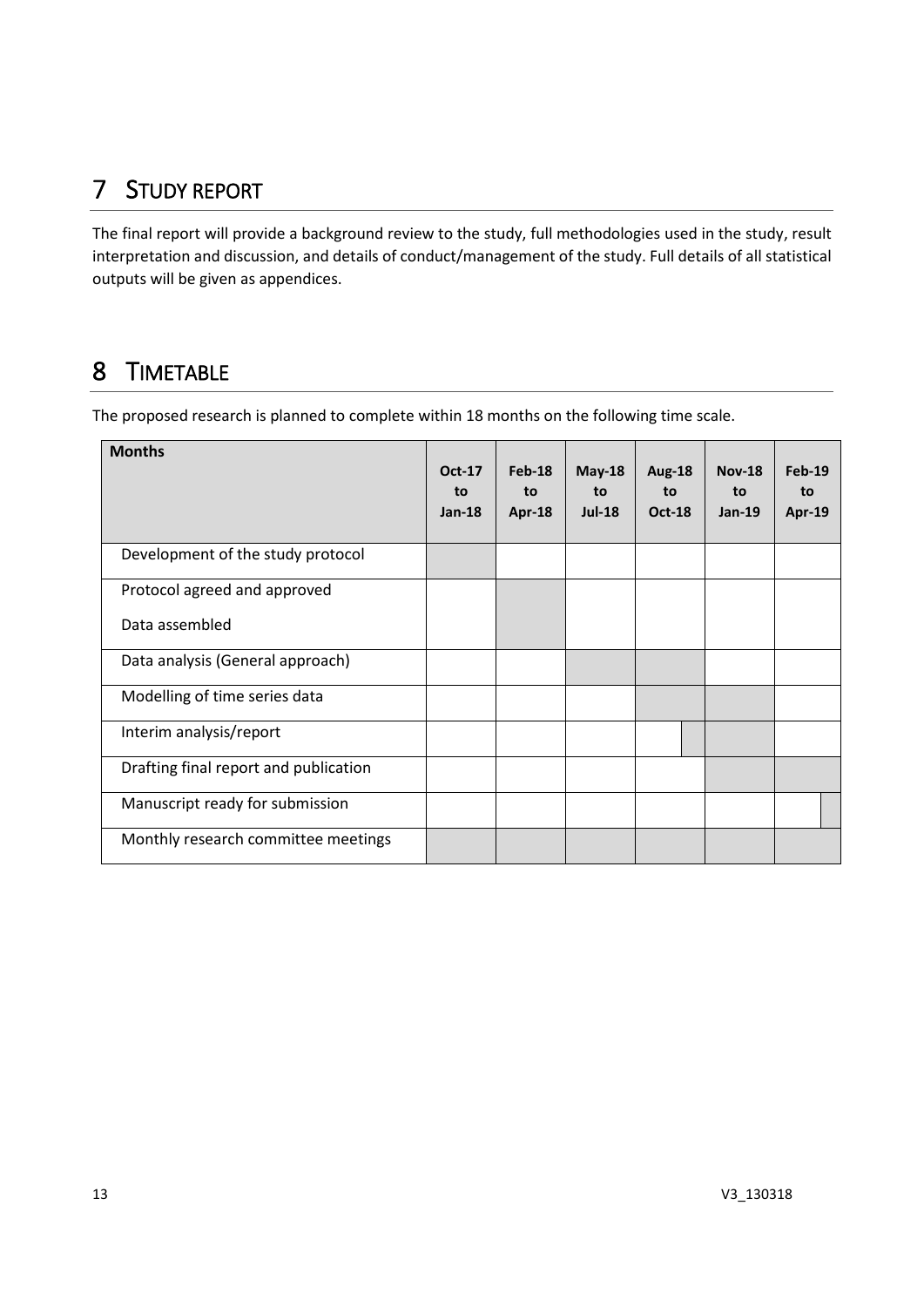# <span id="page-13-0"></span>9 REFERENCES

- 1. New safety advice for diclofenac New measures aim to minimise cardiovascular risks. http://www.ema.europa.eu/docs/en\_GB/document\_library/Referrals\_document/Diclofenaccontaining\_medicinal\_products/European\_Commission\_final\_decision/WC500155819.pdf.(Accessed on 30 May 2017)
- 2. Coxib and traditional NSAID Trialists' (CNT) Collaboration. Vascular and upper gastrointestinal effects of non-steroidal anti-inflammatory drugs: meta-analyses of individual participant data from randomised trials. Lancet. 2013 Aug 31;382(9894):769-79. doi: 10.1016/S0140-6736(13)60900-9. Epub 2013 May 30.
- 3. Krum H, Swergold G, Gammaitoni A, et al. Blood pressure and cardiovascular outcomes in patients taking nonsteroidal antiinflammatory drugs. Cardiovasc Ther. 2012 Dec;30(6):342-50. doi: 10.1111/j.1755- 5922.2011.00283.x. Epub 2011 May 25.
- 4. Alvarez-Madrazo S, McTaggart S, Nangle C, et al. Data Resource Profile: The Scottish National Prescribing Information System (PIS). Int J Epidemiol. 2016 Jun;45(3):714-715f. doi: 10.1093/ije/dyw060. Epub 2016 May 10. No abstract available.
- 5. Schmidt M, Pedersen L, Sørensen HT. The Danish Civil Registration System as a Tool in Epidemiology. *Eur J Epidemiol* 2014;29(8):541-9. doi: 10.1007/s10654-014-9930-3.
- 6. Schmidt M, Schmidt SA, Sandegaard JL, Ehrenstein V, Pedersen L, Sørensen HT. The Danish National Patient Registry: A Review of Content, Data Quality, and Research Potential. *Clin Epidemiol* 2015;7:449-90. doi: 10.2147/CLEP.S91125.
- 7. Pottegård A, Schmidt SA, Wallach-Kildemoes H, Sørensen HT, Hallas J, Schmidt M. Data Resource Profile: The Danish National Prescription Registry. Int J Epidemiol. 2016 Oct 27. DOI: 10.1093/ije/dyw213
- 8. Herrett E, Gallagher AM, Bhaskaran K, et al. Data Resource Profile: Clinical Practice Research Datalink (CPRD). Int J Epidemiol. 2015 Jun;44(3):827-36.
- 9. Penning-van Beest FJ1, Termorshuizen F, Goettsch WG, Klungel OH, Kastelein JJ, Herings RM. Adherence to evidence-based statin guidelines reduces the risk of hospitalizations for acute myocardial infarction by 40%: a cohort study. Eur Heart J 2007; 28(2): 154–159. DOI: 10.1093/eurheartj/ehl391.
- 10. Wagner AK, Soumerai SB, Zhang F, Ross-Degnan D. Segmented regression analysis of interrupted time series studies in medication use research. J Clin Pharm Ther. 2002 Aug;27(4):299-309.
- 11. Joinpoint Trend Analysis Software. https://surveillance.cancer.gov/joinpoint/ (Accessed on 30 May 2017)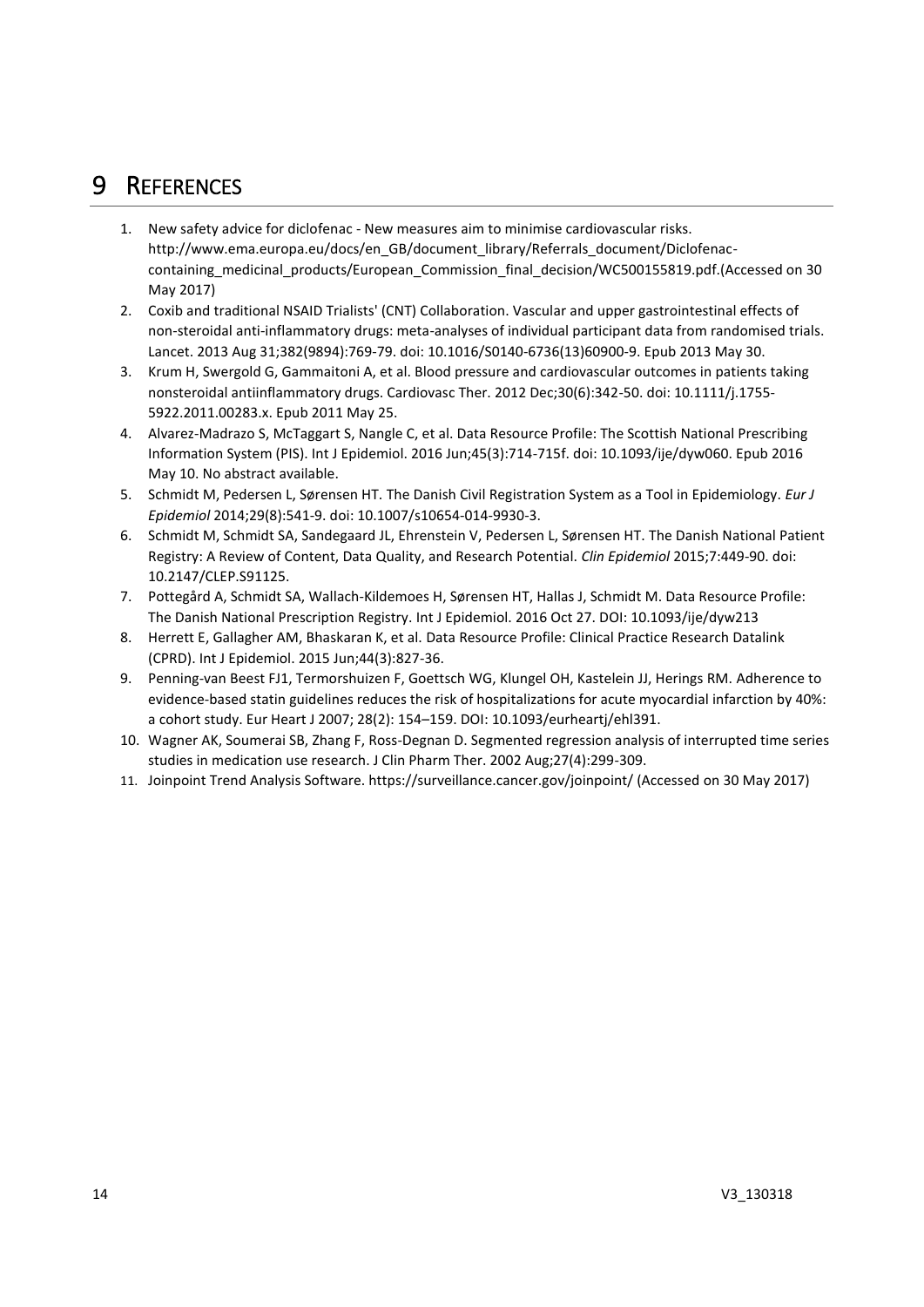# <span id="page-14-0"></span>10 APPENDICES.

**Appendix 1: Clinical indications** (code list to be finalised in the data extraction plan)

We will use the following codes to define the following licenced indications for diclofenac use:

- *1. Pain and inflammation in musculoskeletal disorders, Acute gout (and other crystal arthropathies):*
	- Read codes: N02%
	- ICD10 codes: M10%, M11%
	- ICPC codes: T95 gout.
- *2. Pain and inflammation in rheumatic disease, including juvenile idiopathic arthritis*

#### **Osteoarthritis**

- Read codes: N05%, N06%
- ICD10 codes: M15%, M16%, M17%, M18%, M19%
- ICPC codes: L84 arthrosis

#### Inflammatory arthropathies

- Read codes: N04%
- ICD10 codes: M05%, M06%, M07%, M08%, M09%
- ICPC codes: L88 rheumatoid arthritis

ICD10 = international classification of disease version 10 (Scotland/Denmark). ICPC = international classification of primary care codes (Netherlands). % is used to denote a wildcard meaning all codes below this level in the hierarchy are included.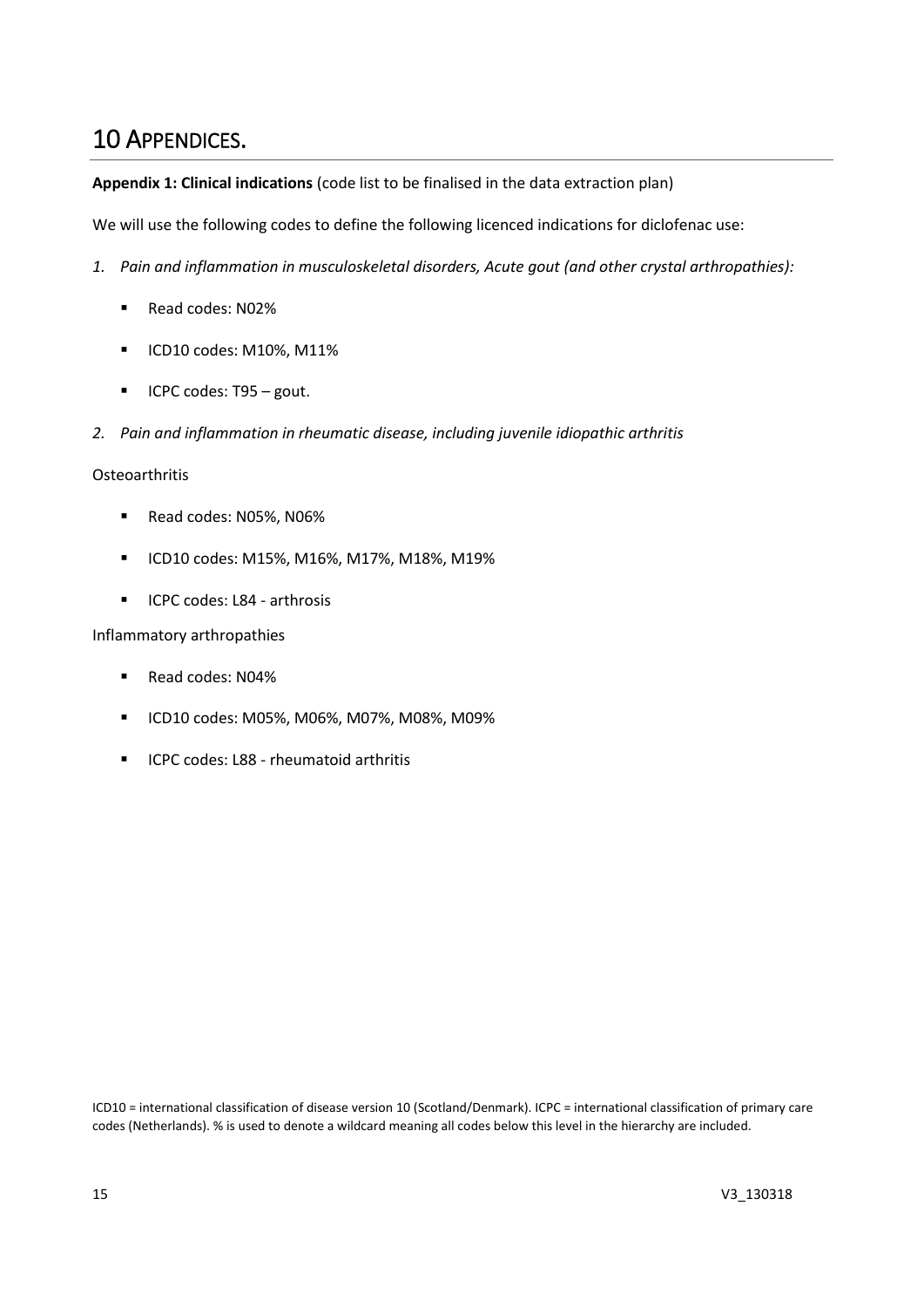#### **Appendix 2: Codes used to determine alternative medicines prescribed in patients where diclofenac has**

**previously been prescribed** (code list to be finalised in the data extraction plan)

We will use the following codes to define the following alternative medicines:

#### *1. Other systemic NSAIDs*

- BNF codes: 10.01.01
- ATC codes: M01A%
- *2. Topical NSAIDs*
	- BNF codes: 10.03.02
	- ATC codes: M02AA
- *3. Paracetamol*
	- BNF codes: 04.07.01
	- ATC codes: N02BE01
- *4. Opioids*
	- BNF codes: 04.07.02
	- ATC codes: N02A
- *5. Other chronic pain medication* 
	- BNF codes: 04.08.01 (gabapentin, pregabalin), 07.04.02 (duloxetine), 04.03.01 (amitriptyline)
	- ATC codes: N03AX12 (gabapentin), N03AX16 (pregabalin), N06AX21 (duloxetine), N06AA09 (amitriptyline)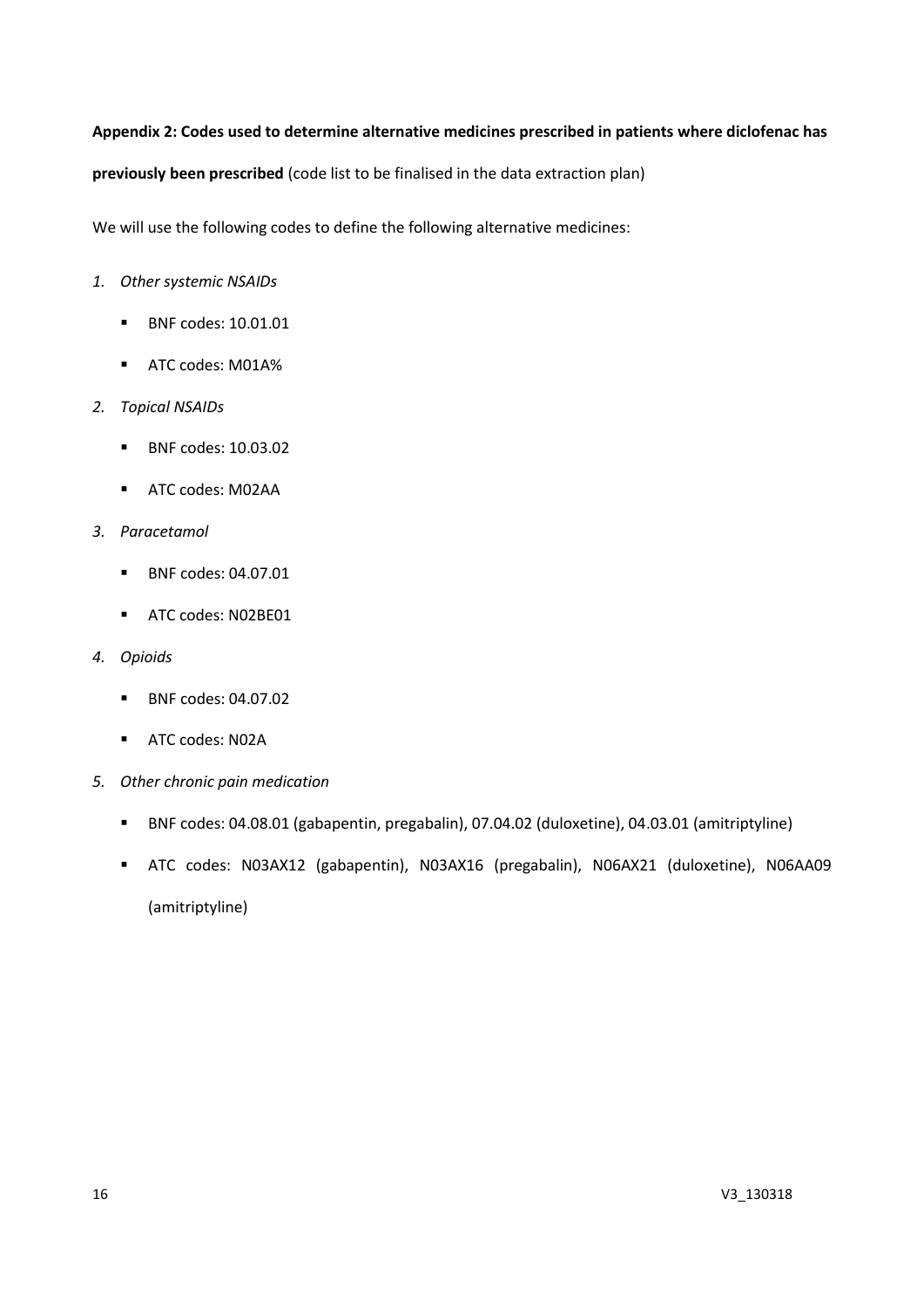**Appendix 3: Contraindicated and high risk groups** (code list to be finalised in the data extraction plan)

We will use the following codes to define the following contraindicated and high risk groups:

*1. Congestive cardiac failure*

Read codes: 14A6.00, 14AM.00, G58%

ICD10 codes: I50%, I11.0, I13.0

ICPC codes: K77 – decompensation cordis

*2. Ischaemic heart disease*

Read codes: 14A3.00, 14A4.00, 14AZ.00, 14AL.00, G3.%, G30% to G34%, G35%, G38%,

ICD10 codes: I20%, I21%, I22%, I23%, I24%, I25%

ICPC codes: K76 – ischaemic heart disease, K75 acute myocardial infarction

Prescribing: any nitrate prescribing (drug lists to be developed by data source according to local

practice)

*3. Peripheral arterial disease*

Read codes: 14NB.00, G7.%, G70% to G75%, G78%, G79%, K138z00

ICD10 codes: I70%, I71%, I72%, I73.8, I73.9, I74 or I73.x, I70.2, I79.2 9

ICPC codes: K91 atherosclerose, K99.01 aortic aneurysm, K92 other peripheral arterial diseases

*4. Cerebrovascular disease*

Read codes: G6.%, G60% to G68%, G6W%, G6X%, G6y%, G6z%

ICD10 codes: I60% to I69%

ICPC codes: T90 CVA

ICD10 = international classification of disease version 10 (Scotland/Denmark). ICPC = international classification of primary care codes (Netherlands). % is used to denote a wildcard meaning all codes below this level in the hierarchy are included.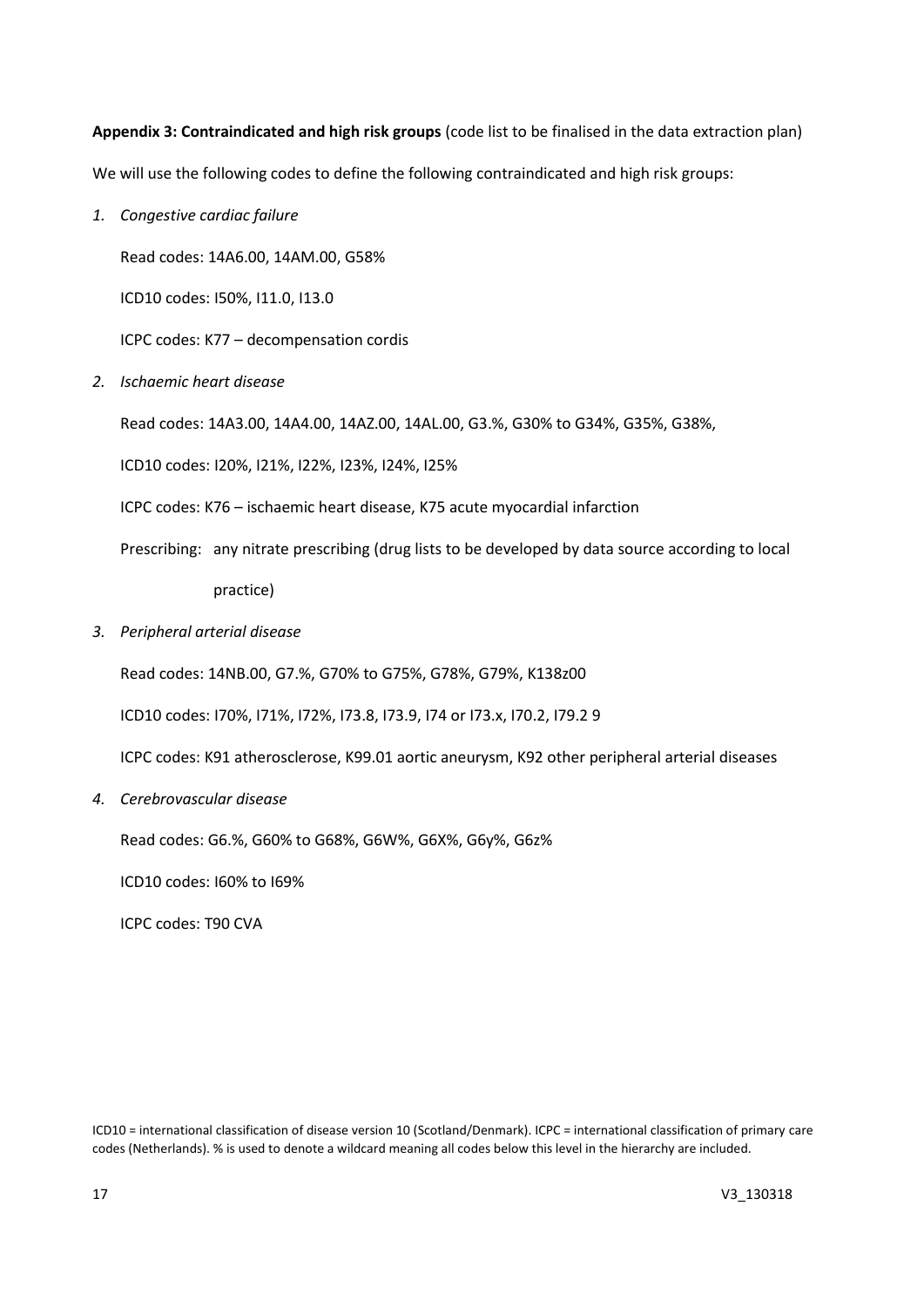#### *5. Hypertension*

Read codes: G20% to G23%

ICD10 codes: I10% to I13%

ICPC codes: K86, K87 – hypertension

Prescribing: any hypertension prescribing (drug lists to be developed by data source according to

local practice)

*6. Hyperlipidaemia*

Read codes: 44P3.00, ZC2CJ00, C32%

ICD10 codes: E78%

ICPC codes: T93 – hyperlipidaemia

Prescribing: any use of lipid regulating drugs (drug lists to be developed by data source according to

local practice)

*7. Diabetes*

Read codes: C10%

ICD10 codes: E11%

ICPC codes for diabetes: T90 – diabetes mellitus

Prescribing: any use of diabetes medication, if possible excluding metformin used for polycystic ovary

syndrome (drug lists to be developed by data source according to local practice)

ICD10 = international classification of disease version 10 (Scotland/Denmark). ICPC = international classification of primary care codes (Netherlands). % is used to denote a wildcard meaning all codes below this level in the hierarchy are included.